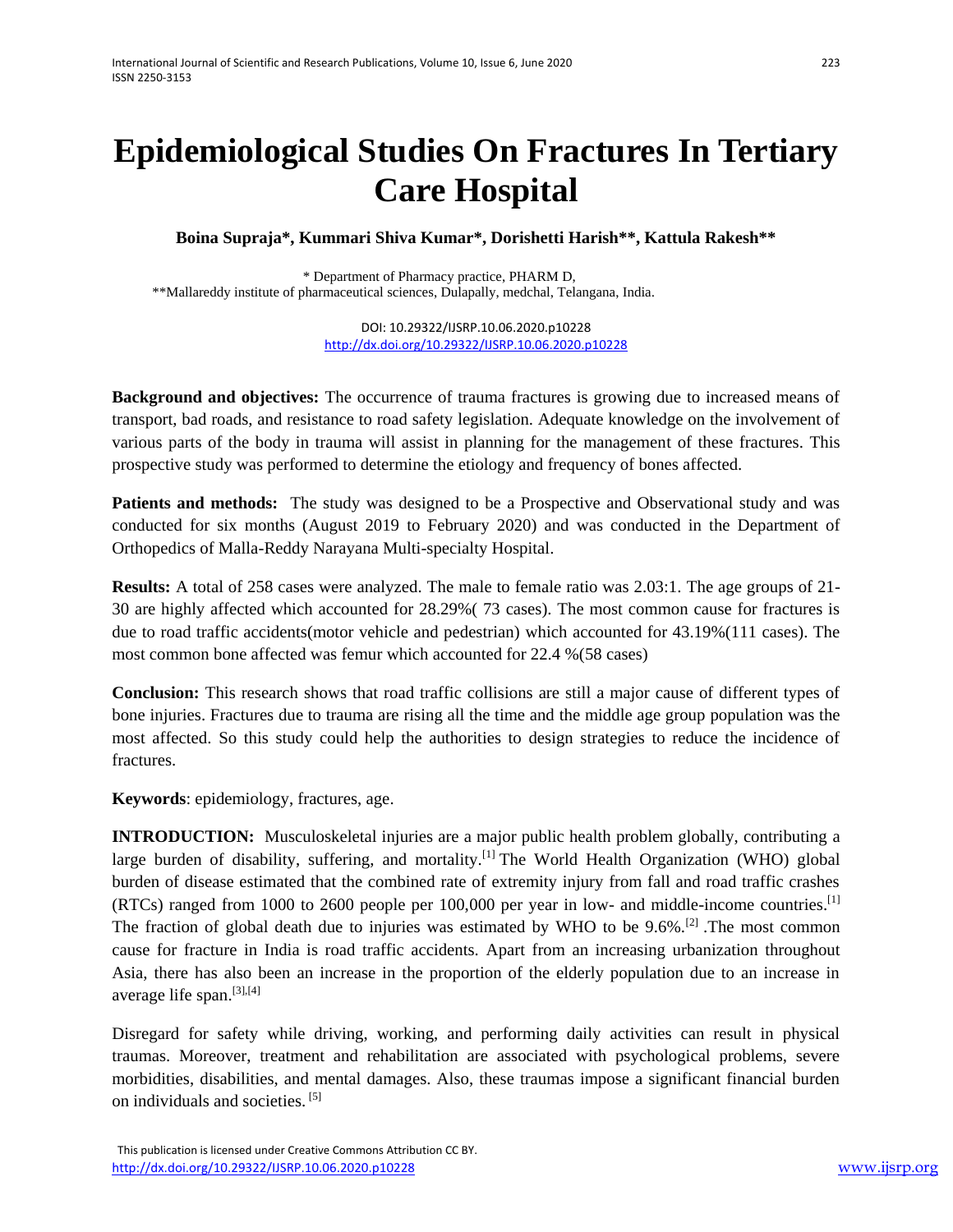Our aim therefore was to investigate the epidemiology of fractures in patients of all age groups of either gender and to evaluate the causes for different types of fractures. Then also to evaluate type of bones affected by cause and to show different type of bones affected according to age groups.

**Patients and methods:** This was a prospective research conducted for 6 months (August 2019 to February 2020). The inclusion criteria were patients of all age groups of either gender and patients presented with one or more fractures.

The data was collected from the medical records of the patients in orthopedics unit of the hospital. The data gathered include bio data of the patients, history of injury. The injured part of the body was examined and investigated. All these details are recorded in the pro-forma.

Analysis of data was done by using statistical analysis software version 9.4, and the data was presented in frequency tables and graphs.

|        |   | F             |                    | M    |   | All           |
|--------|---|---------------|--------------------|------|---|---------------|
|        | N | $\frac{0}{0}$ | $\frac{6}{9}$<br>N |      | N | $\frac{6}{9}$ |
| AGE    |   |               |                    |      |   |               |
| $1-10$ | 3 | 1.16          |                    | 0.39 | 4 | 1.55          |

**Results:** During the study period, a total of 300 cases were collected and 258 were included based on inclusion and exclusion. The males are highly affected than females with a ratio of 2.03:1. The middle age group individuals are most commonly affected.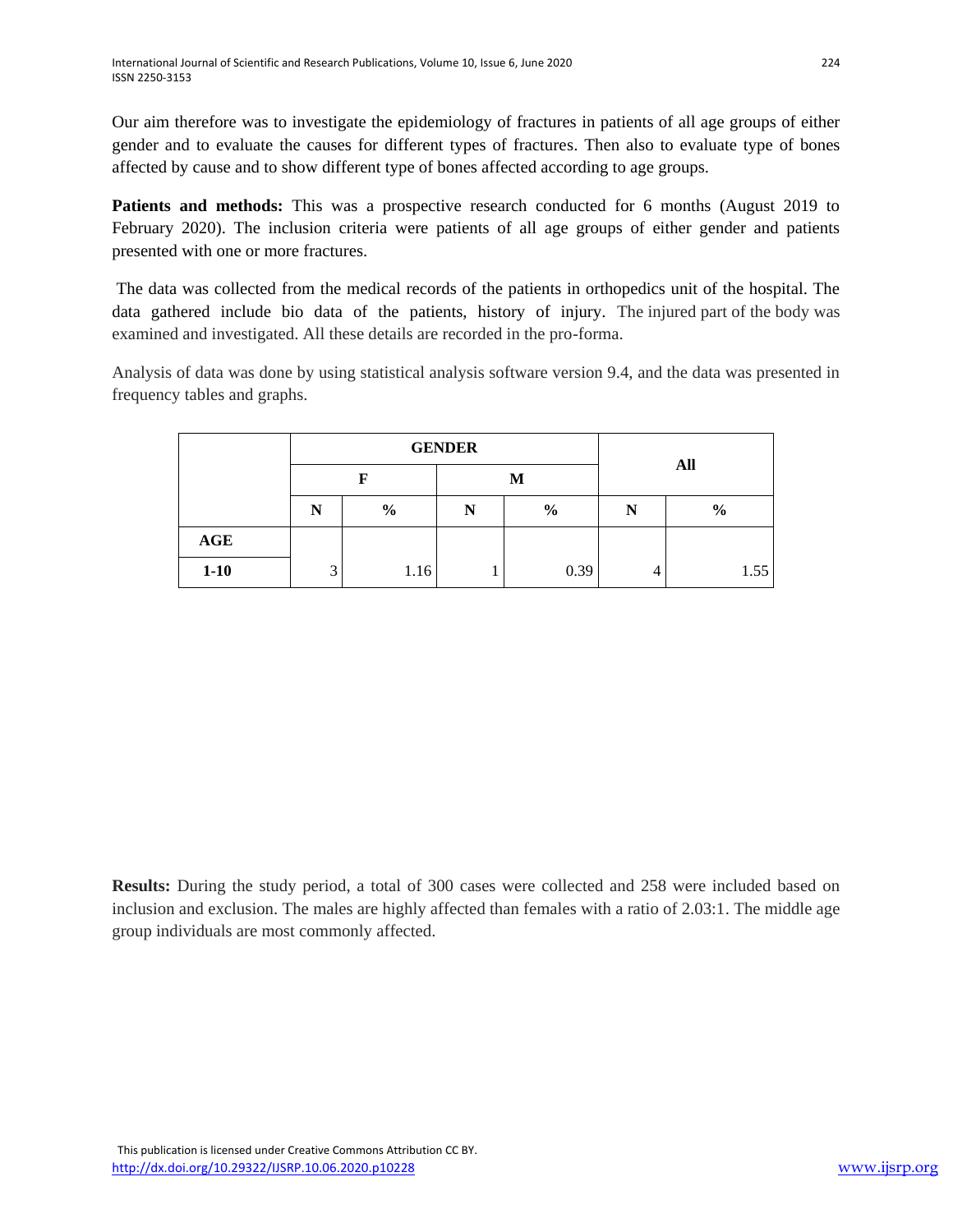International Journal of Scientific and Research Publications, Volume 10, Issue 6, June 2020 225 ISSN 2250-3153

| $11 - 20$ | 6  | 2.33  | 16             | 6.20  | 22  | 8.53   |
|-----------|----|-------|----------------|-------|-----|--------|
| $21 - 30$ | 17 | 6.59  | 56             | 21.71 | 73  | 28.29  |
| $31 - 40$ | 10 | 3.88  | 29             | 11.24 | 39  | 15.12  |
| $41 - 50$ | 14 | 5.43  | 29             | 11.24 | 43  | 16.67  |
| 51-60     | 16 | 6.20  | 17             | 6.59  | 33  | 12.79  |
| 61-70     | 13 | 5.04  | 17             | 6.59  | 30  | 11.63  |
| 71-80     | 5  | 1.94  | 6              | 2.33  | 11  | 4.26   |
| >80       |    | 0.39  | $\overline{2}$ | 0.78  | 3   | 1.16   |
| All       | 85 | 32.95 | 173            | 67.05 | 258 | 100.00 |

**Table 1:** Distribution according to gender and age-group.



 **Figure 1:** Graphical representation of distribution according to gender and age-group.

In this study, the most common causes for fractures were analyzed, of which fractures due to RTA marked the highest followed by self-skid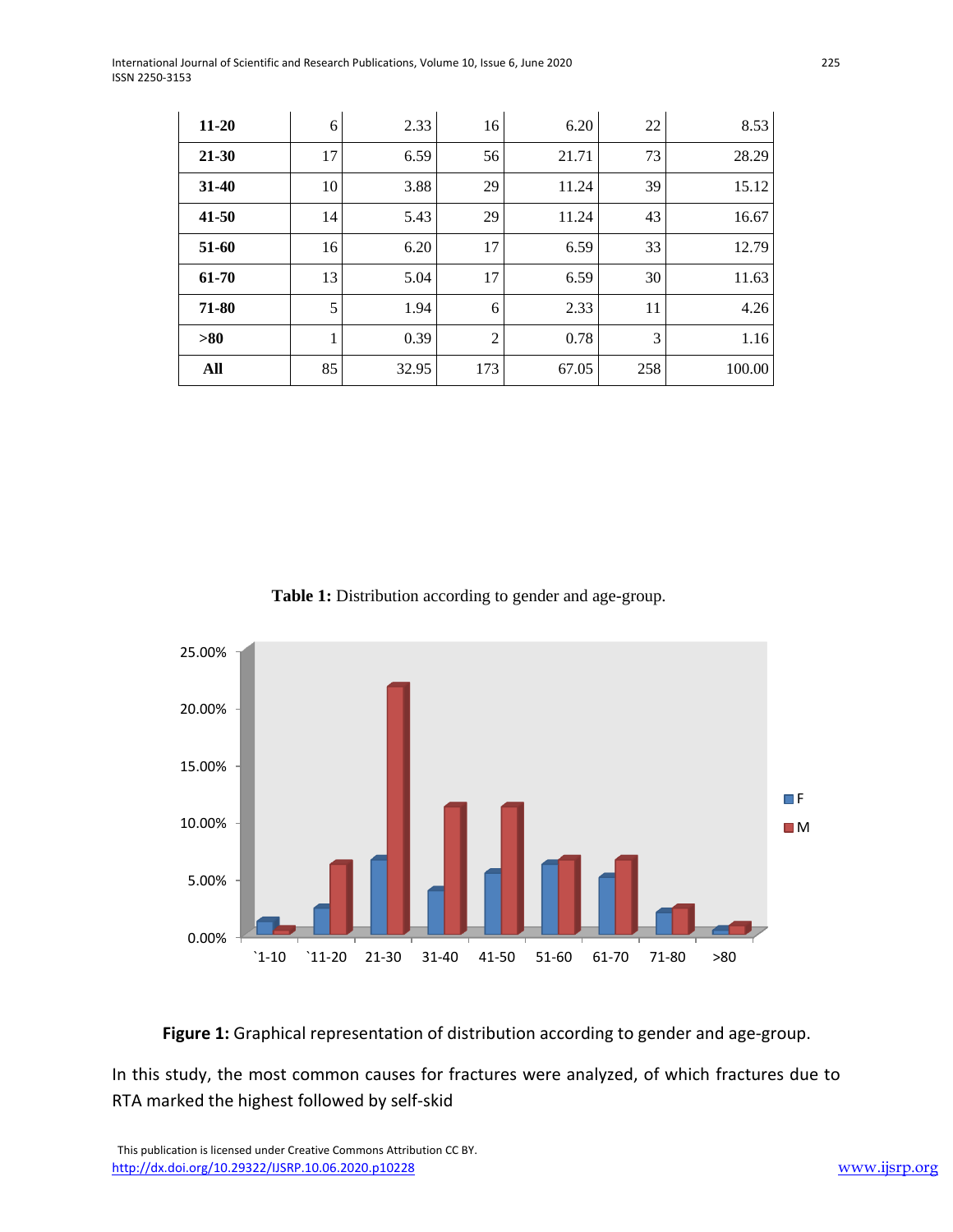| <b>CAUSE</b>            | <b>FREQUENCY(N)</b> | PERCENTAGE (%) |
|-------------------------|---------------------|----------------|
| Assault                 | 14                  | 5.45           |
| Fall From Height        | 21                  | 8.17           |
| Osteogenesis Imperfecta | 3                   | 1.17           |
| Pedestrian              | 14                  | 5.45           |
| Motor vehicle           | 97                  | 37.74          |
| Self Skid               | 63                  | 24.51          |
| Sport                   | 16                  | 6.23           |
| Work Site               | 29                  | 11.28          |

**Table 2:** Etiology of fractures seen the study.



**Figure 2:** Graphical representation of Etiology of fractures.

In this study, the bones affected were analyzed, of which femur marked the highest followed by multiple bones (i.e. two or more bones).

| <b>BONES AFFECTED</b> | <b>FREQUENCY(N)</b> | PERCENTAGE (%) |  |  |
|-----------------------|---------------------|----------------|--|--|
| Ankle                 |                     | 5.43           |  |  |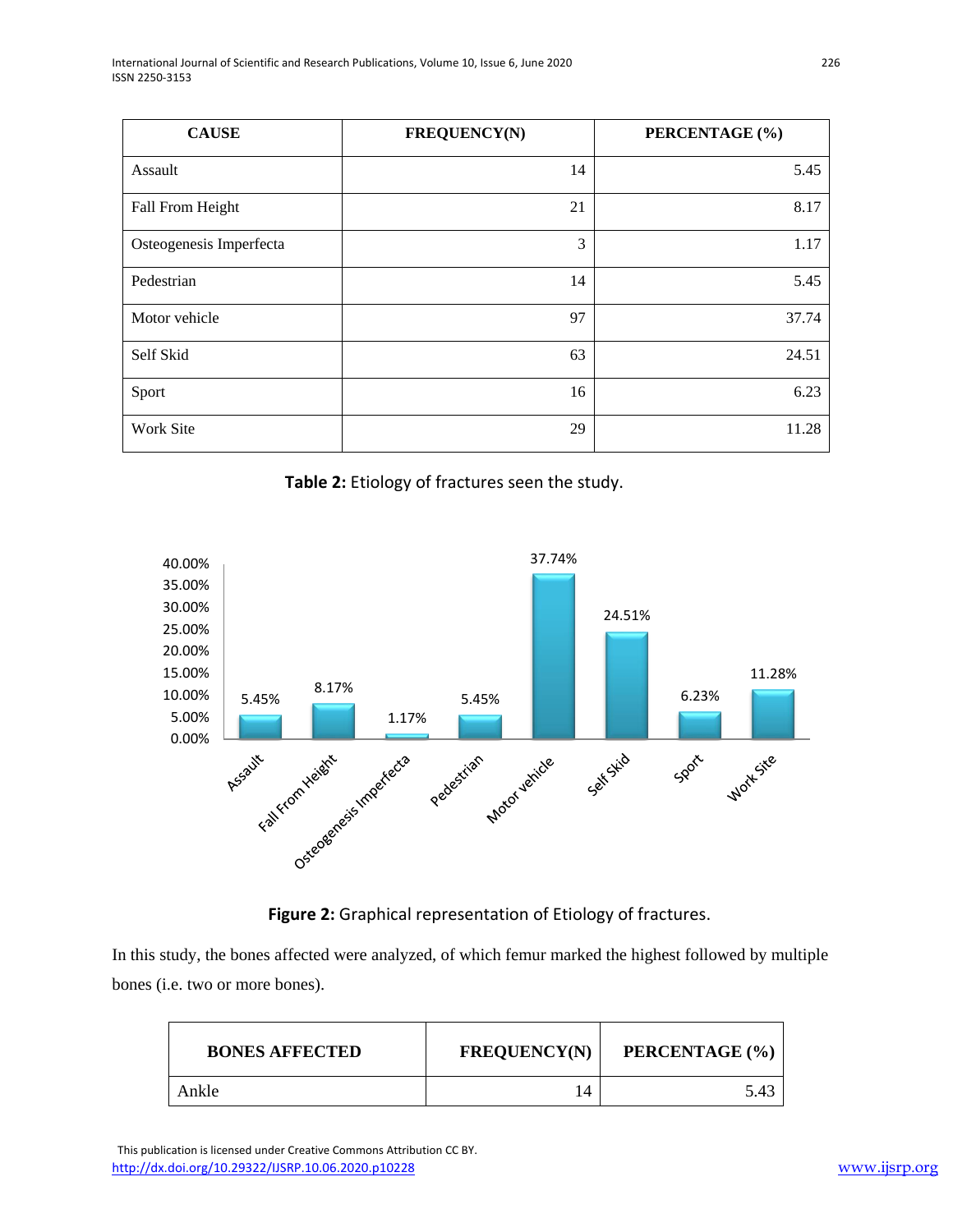| Carpels/Meta-carpels |                |                |          |   |       | 10   |                                     |                             |       |  |
|----------------------|----------------|----------------|----------|---|-------|------|-------------------------------------|-----------------------------|-------|--|
| Clavicle/Scapula     |                |                |          |   |       | 11   | 4.26                                |                             |       |  |
| Femur                |                |                |          |   |       | 58   | 22.48                               |                             |       |  |
| Humerus              |                |                |          |   |       | 26   |                                     |                             | 10.08 |  |
| Multiple bones       |                |                |          |   |       | 48   | 18.61                               |                             |       |  |
| Patella              |                |                |          |   |       | 17   | 6.59                                |                             |       |  |
| Pelvic               |                |                |          |   | 17    | 6.59 |                                     |                             |       |  |
| Radius/Ulna          |                |                |          |   |       | 14   | 5.43                                |                             |       |  |
| <b>Ribs</b>          |                |                |          |   |       | 1    |                                     |                             | 0.39  |  |
| Spine                |                |                |          |   | 10    |      |                                     | 3.88                        |       |  |
| Tarsals/Meta-tarsals |                | 3              |          |   |       |      | 1.16                                |                             |       |  |
| Tibia/Fibula         |                | 29             |          |   | 11.24 |      |                                     |                             |       |  |
| <b>Total</b>         | $\overline{4}$ | $\overline{c}$ | $\infty$ | 4 | 50    | 63   | $\circ$<br>$\overline{\phantom{0}}$ | $\mathcal{L}^{\mathcal{O}}$ | 257   |  |

 **Table 3:** Distribution of different types of bones affected in the enrolled subjects.



 **Figure 3:** Graphical representation of types of bones affected in the study.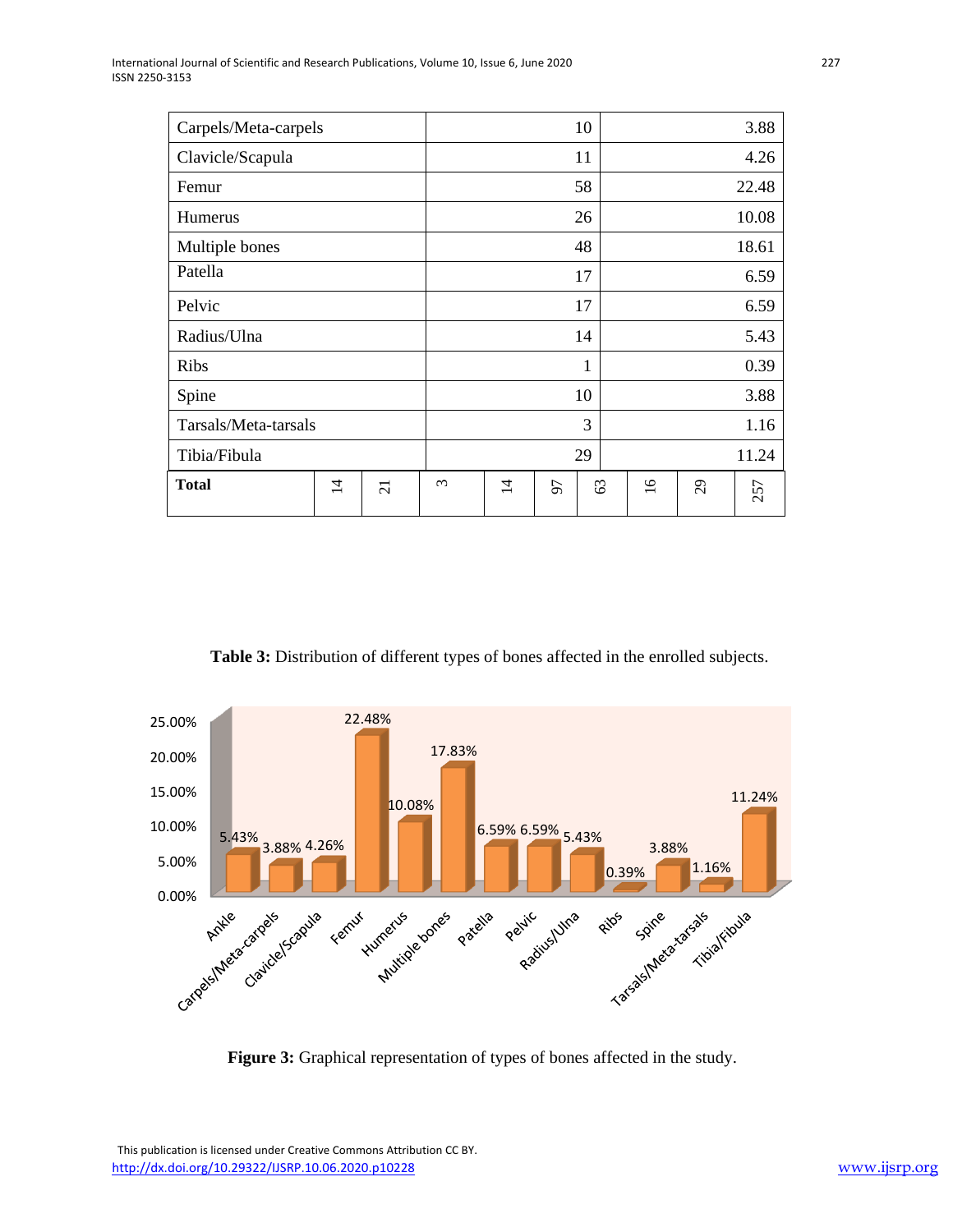| <b>TARSALS/</b><br><b>METATARSALS</b>            |                          |                          |                                   |                          | $\overline{16}$          | $\epsilon$       | $\overline{\phantom{0}}$ | $\sigma$                 | $\overline{29}$          |
|--------------------------------------------------|--------------------------|--------------------------|-----------------------------------|--------------------------|--------------------------|------------------|--------------------------|--------------------------|--------------------------|
|                                                  | $\circ$                  | $\circ$                  | $\circ$                           | $\overline{\phantom{0}}$ | $\overline{\phantom{0}}$ | $\circ$          | $\circ$                  | $\overline{\phantom{0}}$ | $\tilde{\epsilon}$       |
| <b>SPINE</b>                                     | $\overline{\phantom{0}}$ | 4                        | $\overline{\phantom{0}}$          | $\circ$                  | $\epsilon$               | $\circ$          | $\circ$                  | $\overline{\phantom{0}}$ | $\overline{10}$          |
| <b>RIBS</b>                                      | $\circ$                  | $\circ$                  | $\circ$                           | $\circ$                  | $\overline{\phantom{0}}$ | $\circ$          | $\circ$                  | $\circ$                  | $\overline{\phantom{0}}$ |
| <b>RADIUS/ULNA</b>                               | $\epsilon$               | $\circ$                  | $\circ$                           | $\mathcal{L}$            | $\circ$                  | $\circ$          | $\overline{\phantom{0}}$ | $\mathcal{L}$            | $\overline{4}$           |
| <b>PELVIC</b>                                    | $\circ$                  | $\overline{\phantom{0}}$ | $\circ$                           | $\overline{\phantom{0}}$ | 4                        | $\infty$         | $\circ$                  | $\epsilon$               | $\overline{17}$          |
| <b>PATELLA</b>                                   | $\circ$                  | $\omega$                 | $\circ$                           | $\omega$                 | 4                        | $\circ$          | $\omega$                 | $\epsilon$               | $\overline{16}$          |
| <b>MULTIPLE</b><br><b>BONES</b>                  | $\overline{\phantom{0}}$ | 5                        | $\mathcal{L}$                     | $\overline{\phantom{0}}$ | 22                       | $\sigma$         | 4                        | 4                        | $\frac{8}{3}$            |
| <b>HUMERUS</b>                                   | $\sigma$                 | $\epsilon$               | $\circ$                           | $\circ$                  | $\mathbf{1}$             | 4                | $\overline{\phantom{0}}$ | $\mathbf{C}$             | $\delta$                 |
| <b>FEMUR</b>                                     | $\overline{\phantom{0}}$ | $\epsilon$               | $\circ$                           | $\overline{\mathcal{L}}$ | $18\,$                   | 27               | $\mathcal{L}$            | $\sigma$                 | 58                       |
| <b>CLAVICLE/</b><br><b>SCAPULA</b>               | $\circ$                  | $\circ$                  | $\circ$                           | $\overline{\phantom{0}}$ | $\overline{\phantom{a}}$ | $\circ$          | $\mathcal{L}$            | $\overline{\phantom{0}}$ | $\equiv$                 |
| <b>CARPELS/</b><br><b>METACARPELS</b>            | $\circ$                  | $\circ$                  | $\circ$                           |                          | $\overline{\phantom{0}}$ | 5                | $\mathbf{C}$             | $\overline{\phantom{0}}$ | $\overline{10}$          |
| <b>ANKLE</b>                                     | $\circ$                  | $\overline{\mathcal{C}}$ | $\circ$                           | $\overline{\phantom{0}}$ | $\epsilon$               | $\overline{ }$   | $\circ$                  | $\overline{\phantom{0}}$ | $\overline{4}$           |
| number of bones<br>affected by cause<br>Type and | <b>ASSAULT</b>           | FROM HEIGHT<br>FALL      | <b>OSTEOGENESIS</b><br>IMPERFECTA | PEDESTRIAN               | <b>OTOR VEHICLE</b><br>ă | <b>SELF SKID</b> | <b>SPORT</b>             | <b>WORK SITE</b>         | Total                    |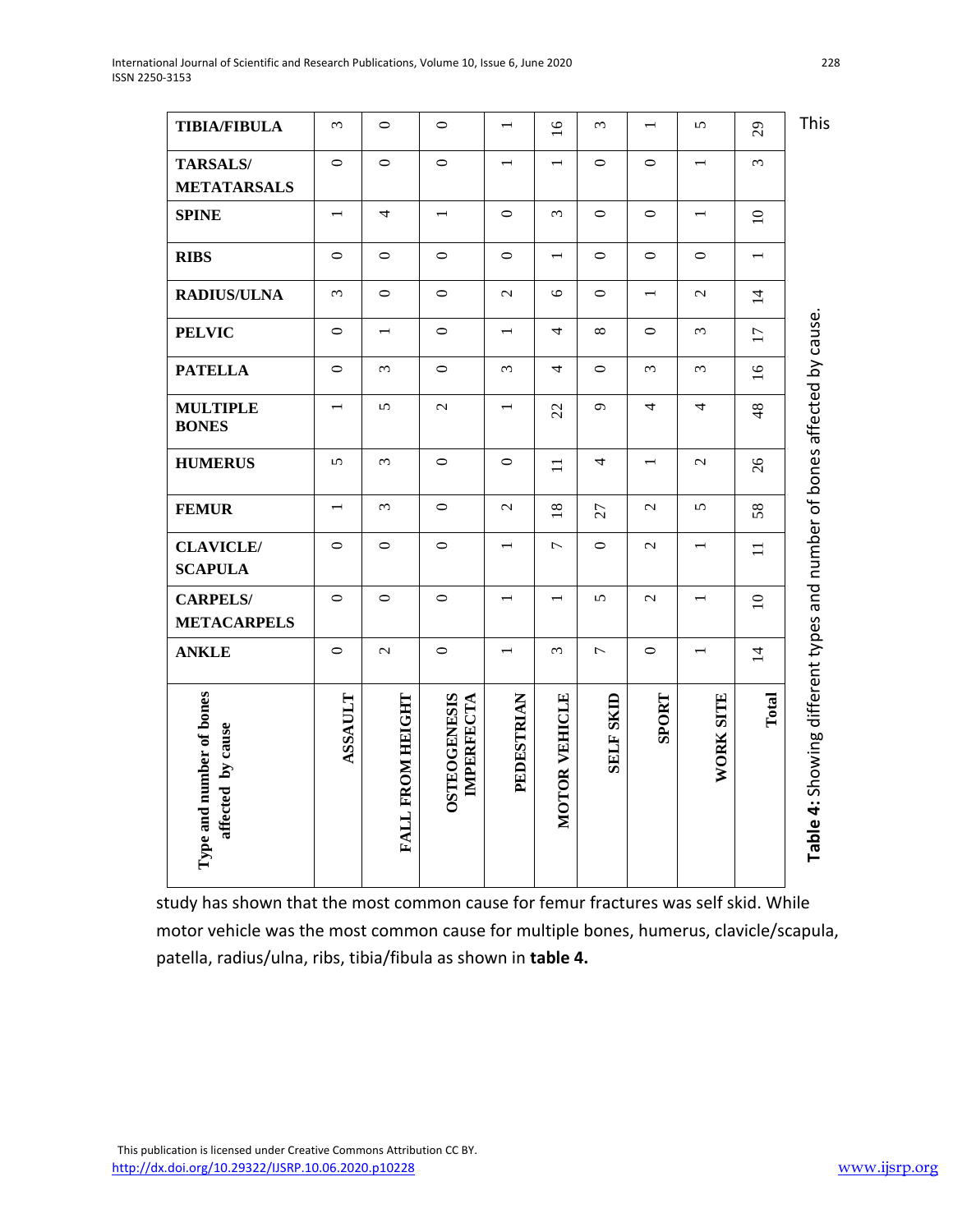International Journal of Scientific and Research Publications, Volume 10, Issue 6, June 2020 229 ISSN 2250-3153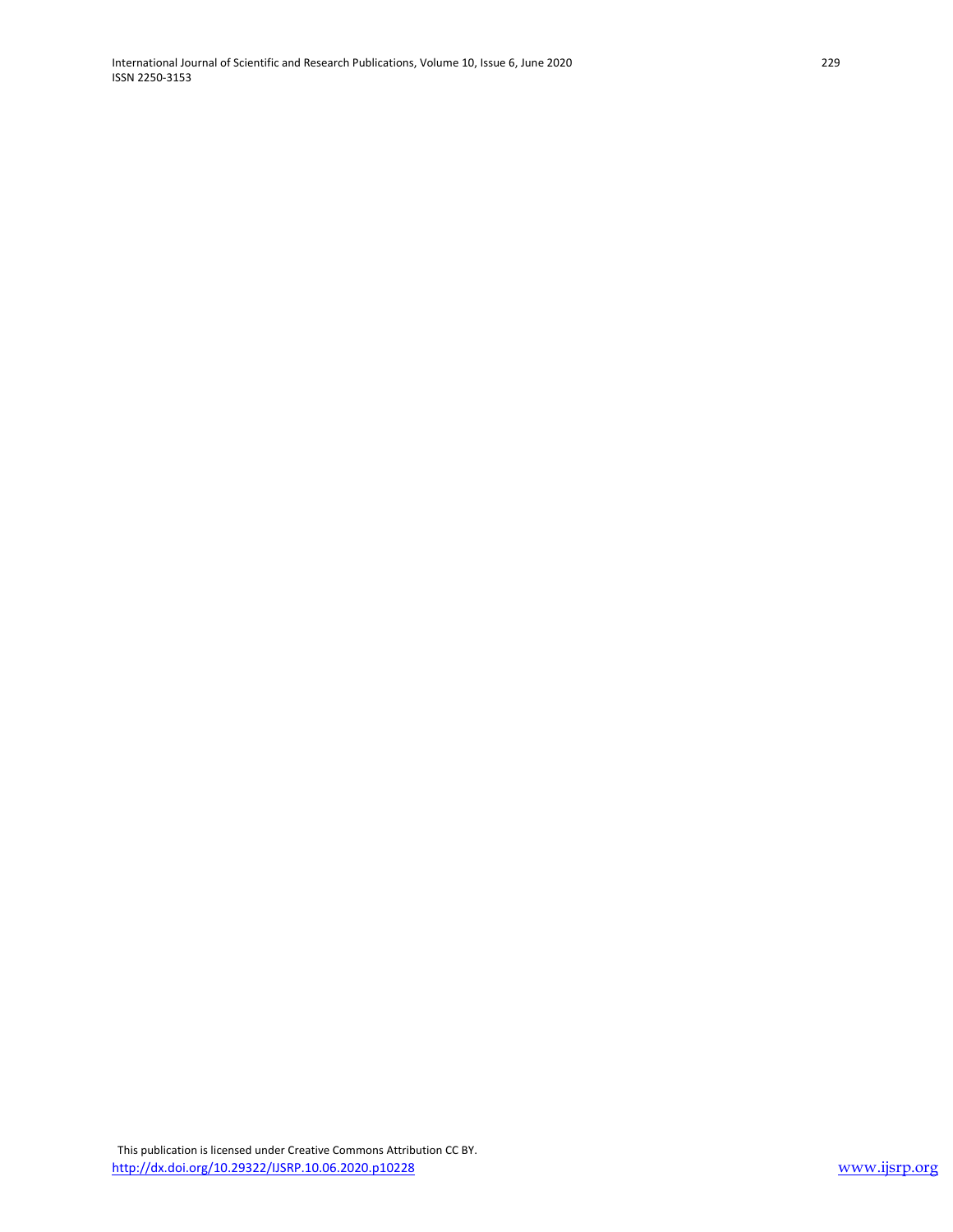In this study, distribution of bones affected according to age group was analyzed, in which age group (18-50) is highly affected with N=174 and percentage affected is 67.70% and in this age group patients femur(13.23%) is the most affected bone followed by multiple bones(12.84%) as shown in **table 5.**

| Distribution of bones affected according to |                      | All           |                |               |                      |                      |              |               |
|---------------------------------------------|----------------------|---------------|----------------|---------------|----------------------|----------------------|--------------|---------------|
| age group                                   |                      | $1 - 17$      |                | 18-50         |                      | $>50$                |              |               |
|                                             | N                    | $\frac{0}{0}$ | N              | $\frac{6}{6}$ | N                    | $\frac{0}{0}$        | $\mathbf N$  | $\frac{0}{0}$ |
| <b>BONES AFFECTED</b>                       | $\ddot{\phantom{0}}$ |               | $\overline{7}$ | 2.72          | $\overline{7}$       | 2.72                 | 14           | 5.45          |
| <b>ANKLE</b>                                |                      |               |                |               |                      |                      |              |               |
| <b>CARPELS/METACARPELS</b>                  | $\mathbf{1}$         | 0.39          | $\overline{7}$ | 2.72          | $\overline{2}$       | 0.78                 | 10           | 3.89          |
| <b>CLAVICLE/SCAPULA</b>                     | $\mathbf{1}$         | 0.39          | $\overline{7}$ | 2.72          | 3                    | 1.17                 | 11           | 4.28          |
| <b>FEMUR</b>                                | $\cdot$              |               | 34             | 13.23         | 24                   | 9.34                 | 58           | 22.57         |
| <b>HUMERUS</b>                              | 1                    | 0.39          | 17             | 6.61          | 8                    | 3.11                 | 26           | 10.12         |
| <b>MULTIPLE BONES</b>                       | 3                    | 1.17          | 33             | 12.84         | 12                   | 4.67                 | 48           | 18.68         |
| <b>PATELLA</b>                              | $\cdot$              |               | 15             | 5.84          | $\mathbf{1}$         | 0.39                 | 16           | 6.23          |
| <b>PELVIC</b>                               | $\ddot{\phantom{0}}$ |               | $\,8\,$        | 3.11          | 9                    | 3.50                 | 17           | 6.61          |
| <b>RADIUS/ULNA</b>                          | $\ddot{\phantom{a}}$ |               | 12             | 4.67          | $\overline{2}$       | 0.78                 | 14           | 5.45          |
| <b>RIBS</b>                                 | $\ddot{\phantom{0}}$ |               | $\mathbf{1}$   | 0.39          | $\cdot$              | $\cdot$              | $\mathbf{1}$ | 0.39          |
| <b>SPINE</b>                                | $\cdot$              |               | 8              | 3.11          | $\overline{2}$       | 0.78                 | 10           | 3.89          |
| <b>TARSALS/METATARSALS</b>                  | $\cdot$              |               | 3              | 1.17          | $\ddot{\phantom{0}}$ | $\ddot{\phantom{0}}$ | 3            | 1.17          |
| <b>TIBIA/FIBULA</b>                         | $\mathbf{1}$         | 0.39          | 22             | 8.56          | 6                    | 2.33                 | 29           | 11.28         |
| <b>TOTAL</b>                                | $\overline{7}$       | 2.72          | 174            | 67.70         | 76                   | 29.57                | 257          | 100.00        |

**Table 5:** showing incidence of bones affected by age group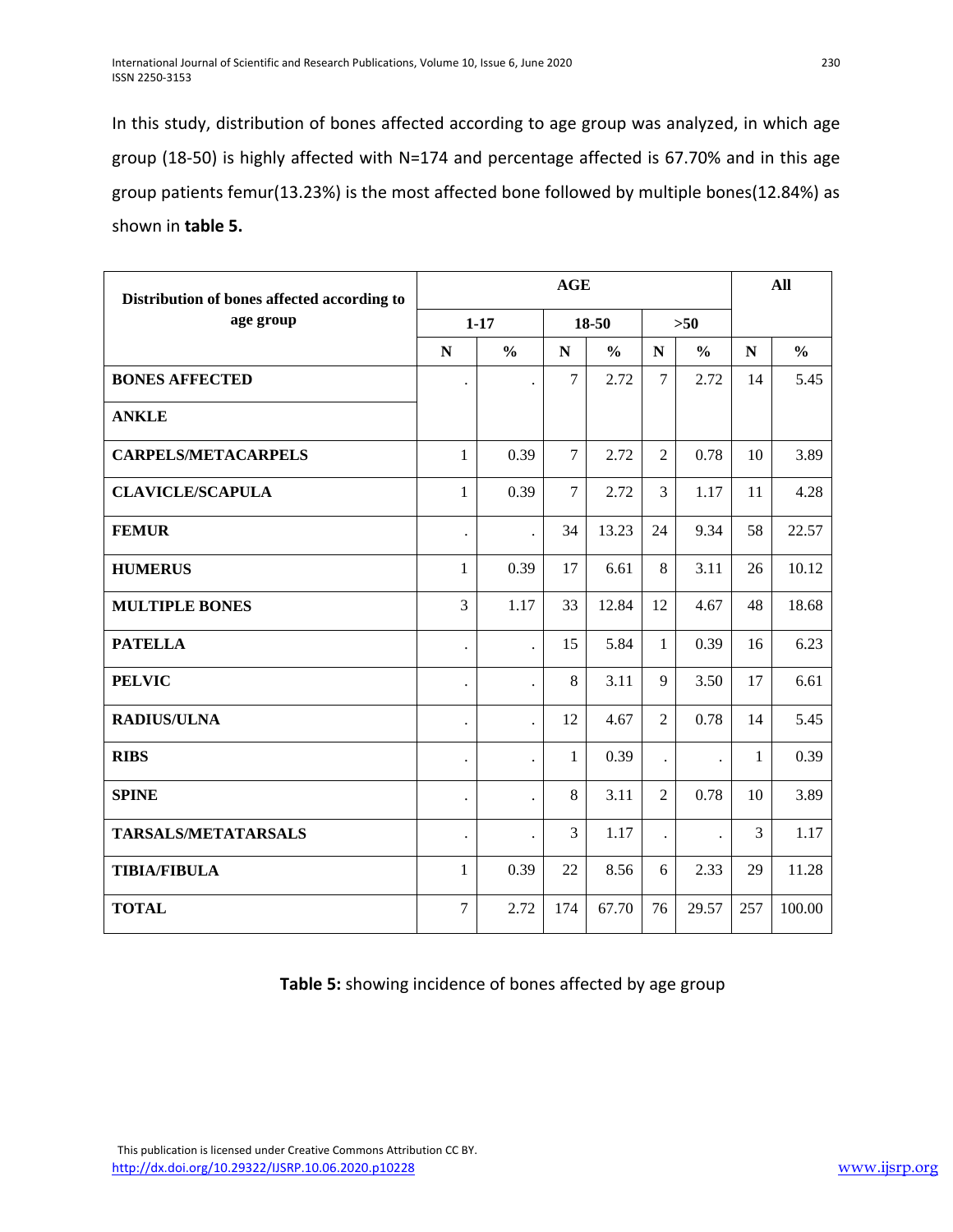

**Figure 4:** Graphical representation of distribution of bones affected according to age group.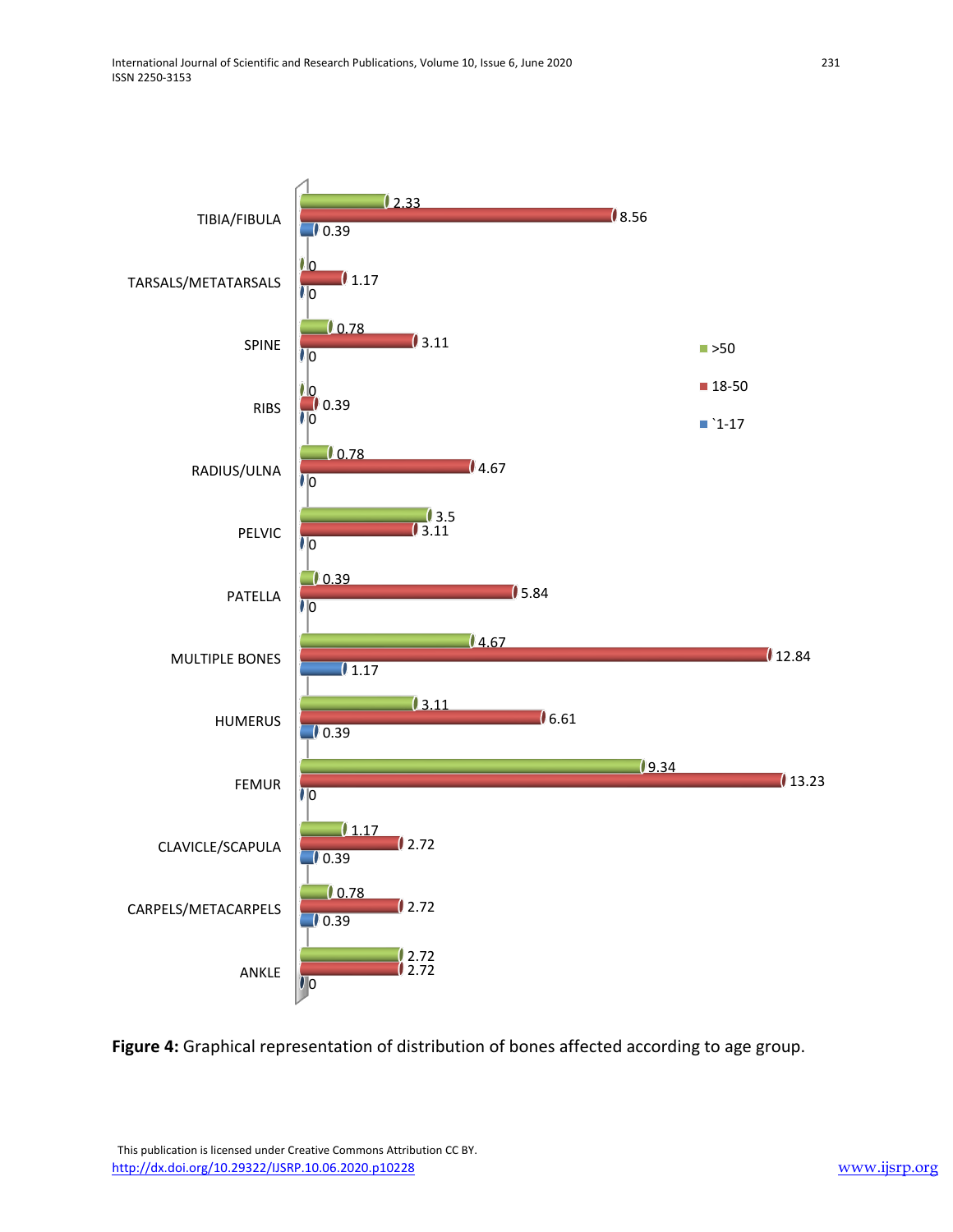In this study, Incidence of causes of fractures according to age group was analyzed, in which age group (18-50) is highly affected with N=174 and percentage affected is 67.70% and these age group individuals are mostly affected due to motor vehicle accidents(28.40%) followed by selfskid(10.89%). In the age group (>50) individuals are mostly affected due to self-skid (13.23%).

| Incidence of causes of fractures         |                |                      |              |               |                      |                      |     |               |
|------------------------------------------|----------------|----------------------|--------------|---------------|----------------------|----------------------|-----|---------------|
| according to age group                   |                | $1 - 17$             |              | 18-50         | $>50$                |                      | All |               |
|                                          | N              | $\frac{0}{0}$        | N            | $\frac{0}{0}$ | N                    | $\frac{0}{0}$        | N   | $\frac{6}{9}$ |
| <b>CAUSE</b>                             |                |                      |              |               |                      |                      |     |               |
| <b>ASSAULT</b>                           | $\bullet$      | $\ddot{\phantom{0}}$ | 14           | 5.45          | $\ddot{\phantom{0}}$ | $\ddot{\phantom{0}}$ | 14  | 5.45          |
| <b>FALL FROM HEIGHT</b>                  | $\bullet$      | $\ddot{\phantom{0}}$ | 16           | 6.23          | 5                    | 1.95                 | 21  | 8.17          |
| <b>OSTEOGENESIS</b><br><b>IMPERFECTA</b> | $\overline{2}$ | 0.78                 | $\mathbf{1}$ | 0.39          | $\ddot{\phantom{0}}$ |                      | 3   | 1.17          |
| <b>PEDESTRIAN</b>                        | $\bullet$      | $\ddot{\phantom{0}}$ | 13           | 5.06          | $\mathbf{1}$         | 0.39                 | 14  | 5.45          |
| <b>MOTOR VEHICLE</b>                     | 1              | 0.39                 | 73           | 28.40         | 23                   | 8.95                 | 97  | 37.74         |
| <b>SELF SKID</b>                         | 1              | 0.39                 | 28           | 10.89         | 34                   | 13.23                | 63  | 24.51         |
| <b>SPORT</b>                             | $\overline{2}$ | 0.78                 | 11           | 4.28          | 3                    | 1.17                 | 16  | 6.23          |
| <b>WORK SITE</b>                         | 1              | 0.39                 | 18           | 7.00          | 10                   | 3.89                 | 29  | 11.28         |
| All                                      | 7              | 2.72                 | 174          | 67.70         | 76                   | 29.57                | 257 | 100.00        |

**Table 8:** Incidence of causes of fractures according to age group.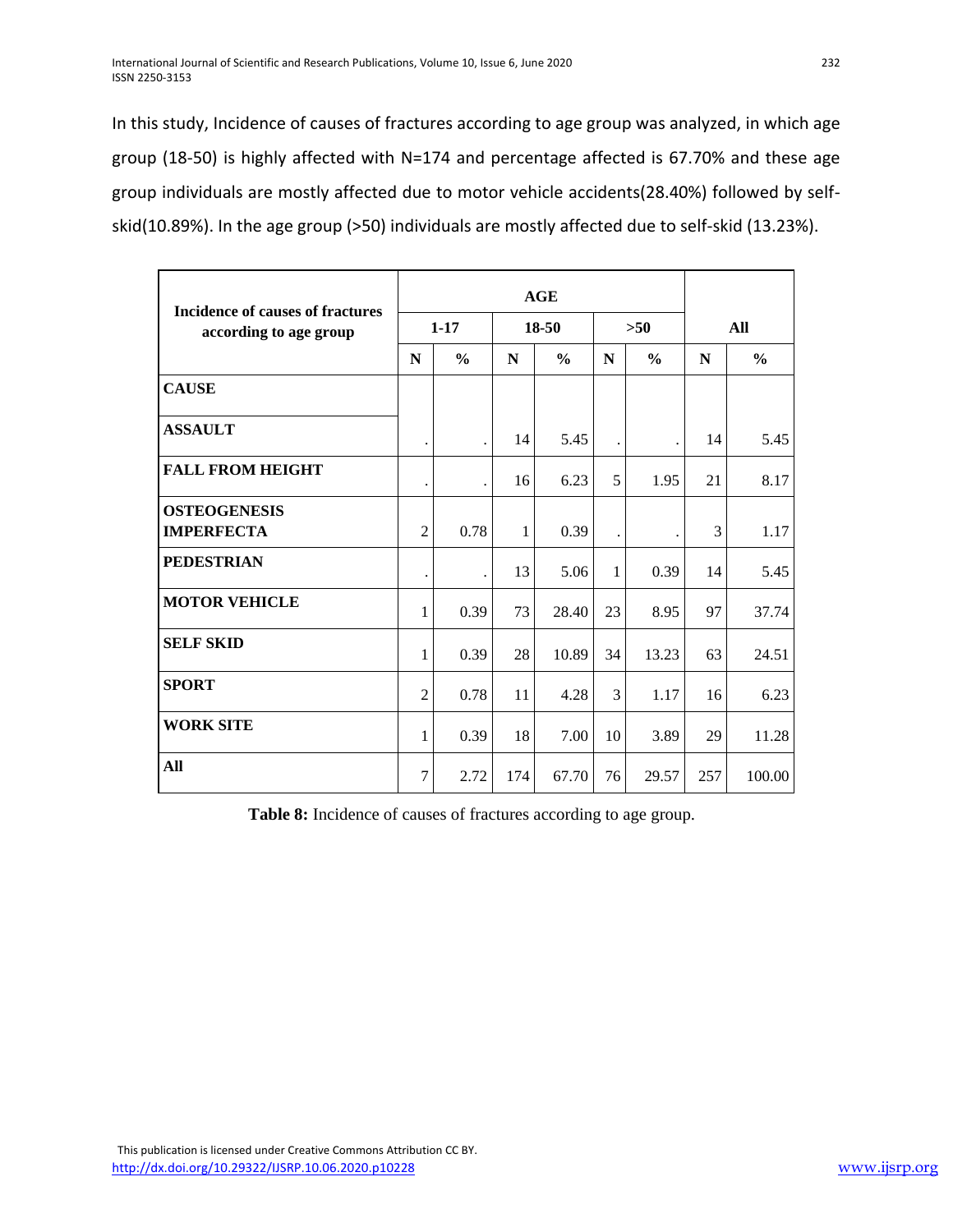

Figure 7: Graphical representation of incidence of causes of fractures according to age group.

## **Discussion:**

By gender-wise distribution, it was revealed that male predominance over female patients. These findings show that males are more involved in rigorously and risky activities than females. This finding is similar to those reported by thanni and kehinde and nigm et al. in nigiria.<sup>[6]</sup>

By correlating age and gender it was found that males of age group 21-30 accounted for the highest number of fractures 21.71% followed by age group 31-40(11.24%) and 41-50(11.24%). In females, 21-30 age group individuals have the highest proportion of 6.59% followed by 41-50 age group individuals of 6.20%.

In this study it is seen that fractures of long bones of lower-limbs accounted for 33.72% of all the fractures. These findings are not similar to those reported by Ebong in ibadan where upper-limb fractures were more common than the lower limb fractures.<sup>[7]</sup>

The femur is usually at high risk of fracture in road traffic accidents and self skid accounted for 58(22.48%) followed by multiple bones i.e. either two or more bones affected in trauma, with a proportion of 48(18.61) and tibia/fibula accounted for 29(11.24%), Humerus 26(10.08%), Patella 17(6.59%), pelvic 26(10.08%), Ankle 14(5.43%), radius/ulna 14(5.43%), clavicle/scapula 11(4.26%), spine 10(3.88%), carpels/metacarpals 10(3.88%), tarsals/metatarsals 3(1.16%), ribs 1(0.39%).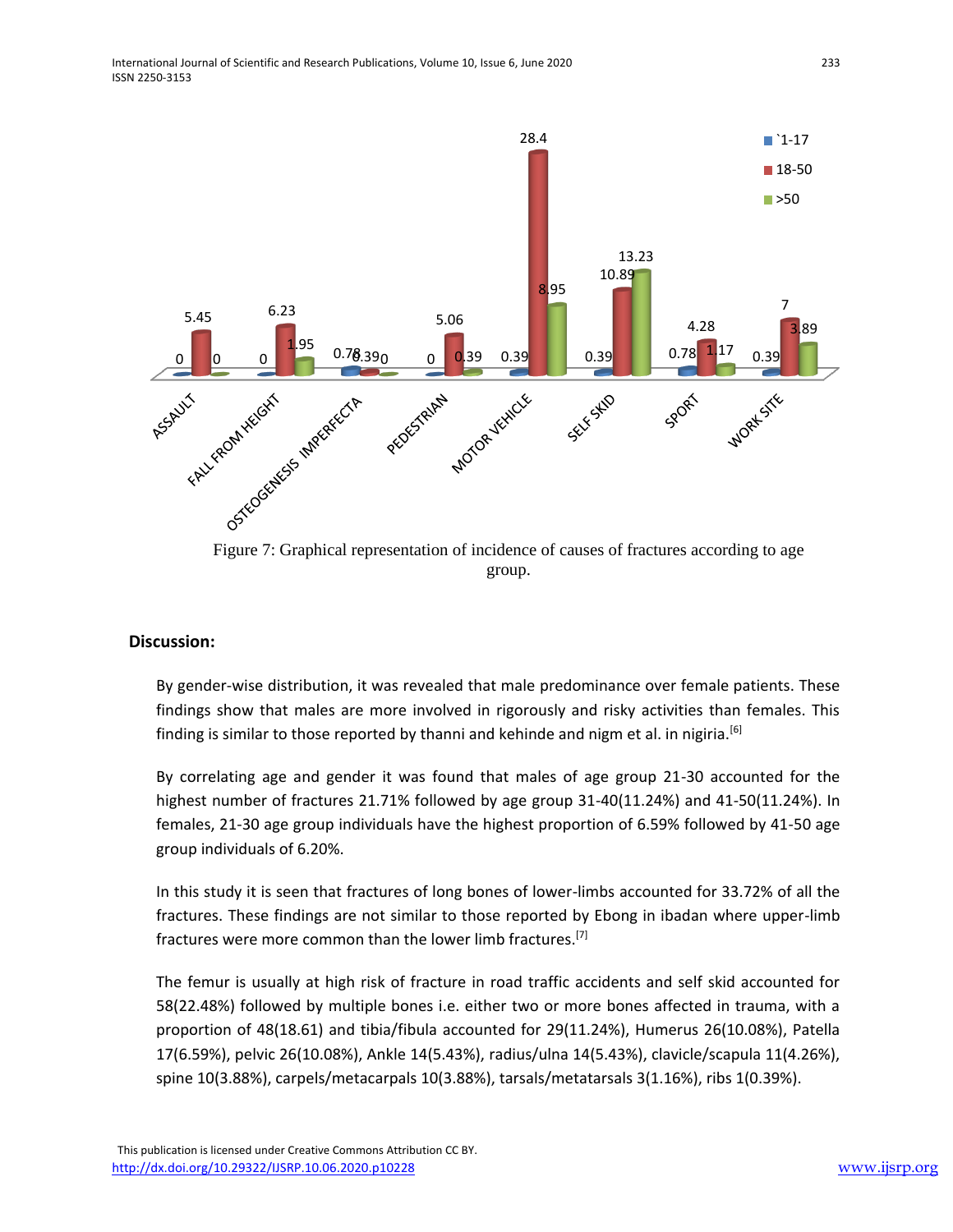In this study it is seen that the most common cause for major fractures was due to road traffic accidents and this accounted for 43.19%. This may be due to an increase in means of transportation, bad roads and avoiding or unfollowing traffic signals, hence there is a need for trauma prevention by implementing strict traffic rules and providing better roads. This finding is nearly similar to that reported by solaberu et al.<sup>[8]</sup>

Motor vehicle accidents are the common cause for major fractures accounted for 97(37.47%), self skid 63(23.51%), worksite 29(11.28%), fall from height 21(8.17%), sports injury 16(6.23%), assault 14(5.45%), pedestrian 14(5.45%), osteogenesis imperfecta 3(1.17%).

By correlating age group with types of bones affected it was found that femur (13.23%) is the most affected bone in 18-49 age group individuals followed by multiple bones(12.84%). Next to it, also femur is the most affected bone in greater than 50 age group individuals. In 1-17 age group individuals multiple bones are affected with a proportion of 1.17%.

By correlating age group with type of cause it was found that motor vehicle accidents (28.4%) are the most common cause for fractures in 18-49 age group individuals followed by self skid(10.89%). But in individuals in the age group greater than 50 years, self skid(13.23%) is the most common cause for fractures. This may be due to carelessness and decreased strength in older age individuals. Sport injury(0.78%) and osteogenesis imperfecta(0.78%) are the common cause for fractures in 1-17 age group individuals.

**Conclusion:** In this study, the overall incidence of fractures and the etiology of fractures have been identified. These findings suggested that particular prevention programs are needed to decrease the incidence of fractures.

The frequency of patients with the most common type of bone affected(femur) and cause of fracture(RTA) admitted in orthopedic ward of the hospital was gradually increased in males and females of age-group(18-50) individuals which constitutes the major workforce of the country and this will cause a great loss to the family as well.

The major cause of fractures in elderly patients of either gender is due to self-skid. So proper care should be taken while moving around and relevant diet plans should be followed to maintain required bone density.

So this study could help the authorities to design strategies to reduce the incidence of fractures. We also believe that this study would serve as a template for future health care planning towards the management of these fractures.

## Reference:

1. Mock C, Cherian MN. The global burden of musculoskeletal injuries: Challenges and solutions. Clin Orthop Relat Res 2008;466:2306-16.